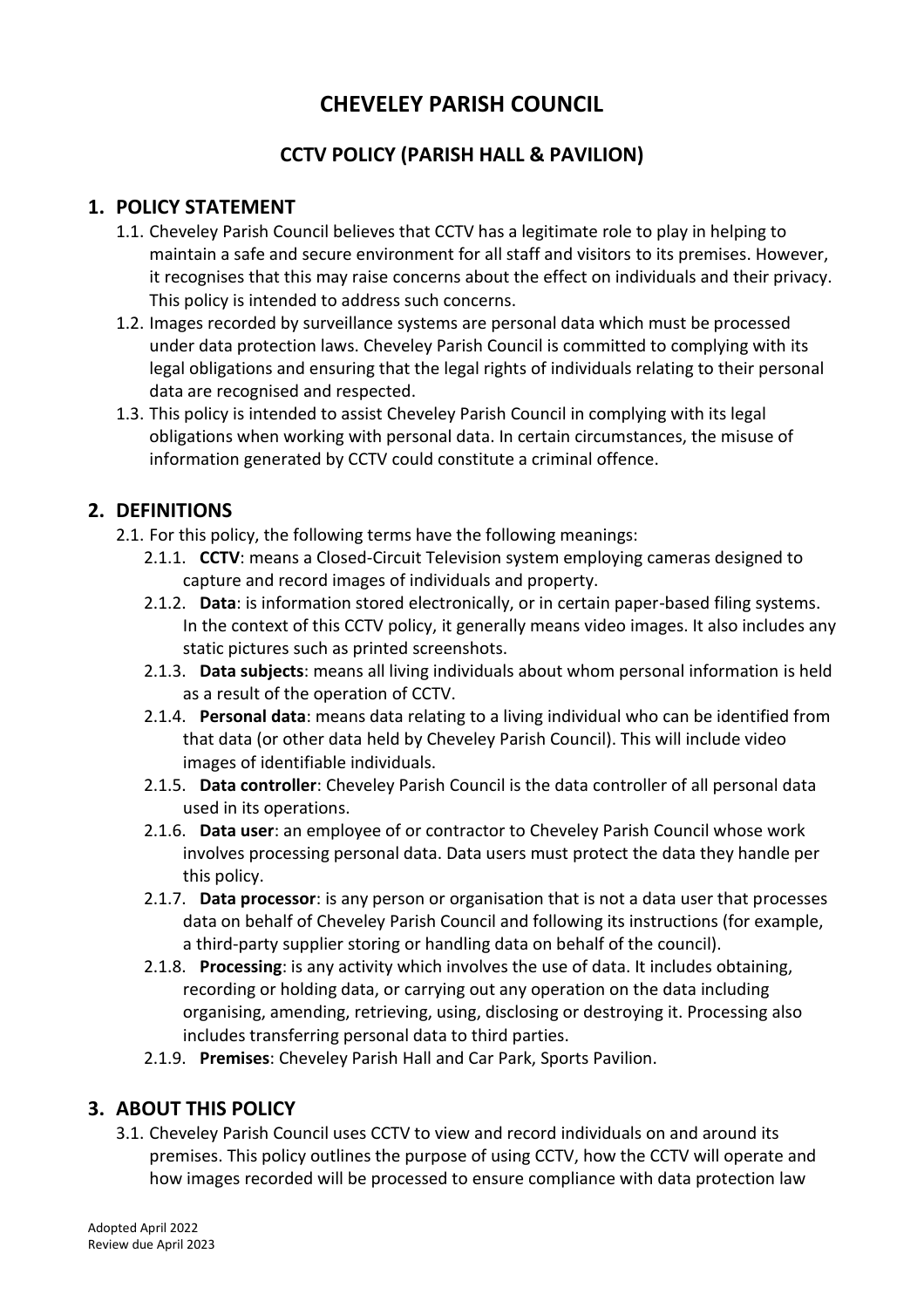and best practice. This policy also explains how to make a subject access request in respect of personal data created by CCTV.

- 3.2. Cheveley Parish Council recognises that personal data is subject to data protection legislation. The images of individuals recorded by CCTV are personal data and therefore subject to the legislation. Cheveley Parish Council is committed to complying with its legal obligations and seeks to comply with best practice suggestions from the Information Commissioner's Office (ICO).
- 3.3. This policy covers all Parish Council employees and other individuals working in or visiting its premises and environs within the scope of the CCTV.
- 3.4. This policy has been approved by Cheveley Parish Council.
- 3.5. The policy will be regularly reviewed to ensure that it meets legal requirements, relevant guidance published by the ICO and industry standards.
- 3.6. A breach of this policy may, in appropriate circumstances, be treated as a disciplinary matter. Following an investigation, a breach of this policy may be regarded as misconduct leading to disciplinary action, up to and including dismissal.

#### **4. PERSONNEL RESPONSIBLE**

- 4.1. The Parish Council has overall responsibility for ensuring compliance with relevant legislation and the effective operation of this policy.
- 4.2. Day-to-day management responsibility for deciding what information is recorded, how it will be used and to whom it may be disclosed has been delegated to the Parish Council and the Parish Clerk. Day-to-day operational responsibility for CCTV cameras and the storage of data recorded is the responsibility of the Clerk to the Parish Council.

#### **5. REASONS FOR USE OF CCTV**

- 5.1. CCTV is deployed by Cheveley Parish Council where such use is necessary for legitimate purposes, including:
	- to deter and prevent crime
	- protect buildings and assets from damage, disruption and vandalism
	- enhance the personal safety of staff, visitors and other members of the public
	- to support law enforcement bodies in the prevention, detection and prosecution of crime
	- to assist in the effective resolution of disputes which arise in the course of disciplinary or grievance proceedings
	- to assist in the defence of any civil litigation.

This list is not exhaustive and other purposes may be or become relevant.

#### **6. MONITORING**

- 6.1. For the Parish Hall, CCTV monitors the security and fire panels inside the entrance, the exterior of the building and both the main entrance and secondary exits 24 hours per day, 7 days per week.
- 6.2. For the Pavilion, CCTV monitors the exterior of the building 24 hours per day, 7 days per week.
- 6.3. Camera locations are chosen to minimise viewing of spaces not relevant to the legitimate purpose of the monitoring. As far as practically possible, CCTV cameras will not focus on private homes, gardens or other areas of private property.
- 6.4. Surveillance systems will not be used to record sound.
- 6.5. Images are viewed by authorised personnel during working hours only.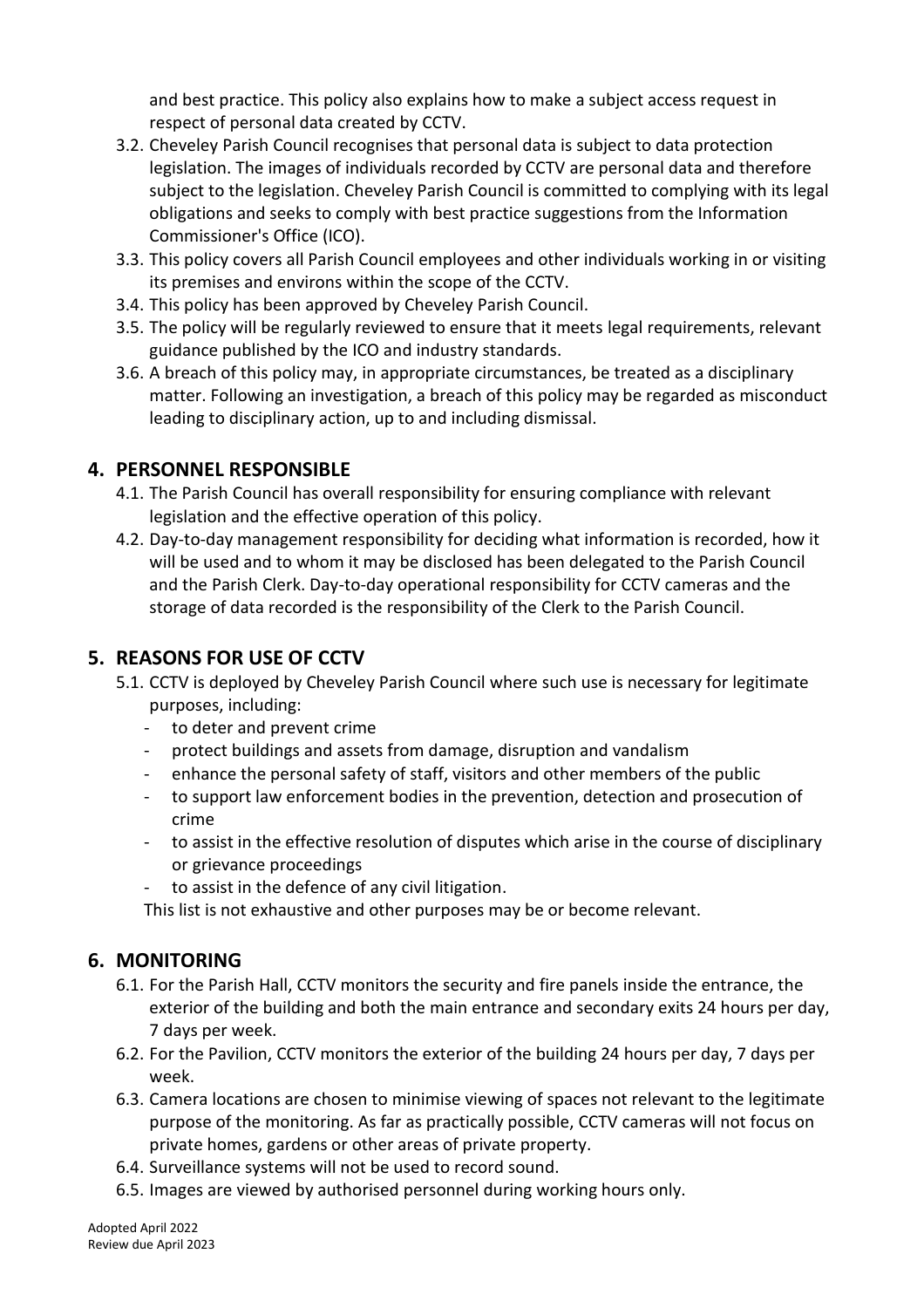- 6.6. In the event of an incident requiring immediate response, e.g., fire alarm etc., live camera feeds and recordings may be accessed by authorised personnel outside working hours.
- 6.7. Personnel required to use CCTV will be given appropriate training to ensure they understand and observe the legal requirements related to the processing of relevant data.

## **7. HOW CCTV SYTEMS ARE OPERATED**

- 7.1. Where CCTV systems are deployed, signs are displayed at the entrance of the surveillance zone to alert individuals that their image may be recorded. Such signs will contain details of the organisation operating the system, the purpose of using the surveillance system and who to contact for further information, where these things are not obvious to those being monitored.
- 7.2. Live feeds from CCTV cameras will only be monitored where this is reasonably necessary, for example, to protect health and safety.
- 7.3. Live feeds from cameras and recorded images will only be viewed by approved members of staff whose role requires them to have access to such data. This may include staff involved with disciplinary or grievance matters.
- 7.4. Recorded images will only be viewed in areas where confidentiality can be maintained. Where practical a minimum of two people should view the CCTV at any one time and only for specific reasons.

## **8. USE OF DATA GATHERED BY CCTV**

- 8.1. Data gathered from CCTV cameras is stored to maintain its integrity and security. This may include encrypting the data, where it is possible to do so.
- 8.2. Local storage may be supplemented by offsite including "Cloud" storage. All reasonable steps will be taken to ensure that any storage service provider maintains the security of information, under industry standards.
- 8.3. Cheveley Parish Council may engage data processors to process data on its behalf, in which case it will ensure reasonable contractual safeguards are in place to protect the security and integrity of the data.

# **9. RETENTION AND ERASURE OF DATA GATHERED BY CCTV**

- 9.1. CCTV images are not to be retained for longer than necessary and will be deleted after 30 days.
- 9.2. By exception, for example when a law enforcement body is investigating a crime, it may be necessary to download and retain images or video for a longer period as part of an active investigation or as evidence.
- 9.3. At the end of their useful life, all images and video in whatever format will be erased permanently and securely.
	- 9.3.1. Data stored and managed by the CCTV system will be automatically deleted in line with a retention policy implemented on that system
	- 9.3.2. Digital data stored externally will have a policy set to ensure secure deletion at the end of the retention period
	- 9.3.3. Any physical media such as still photographs, hard copy prints, tapes or discs will be disposed of as confidential waste.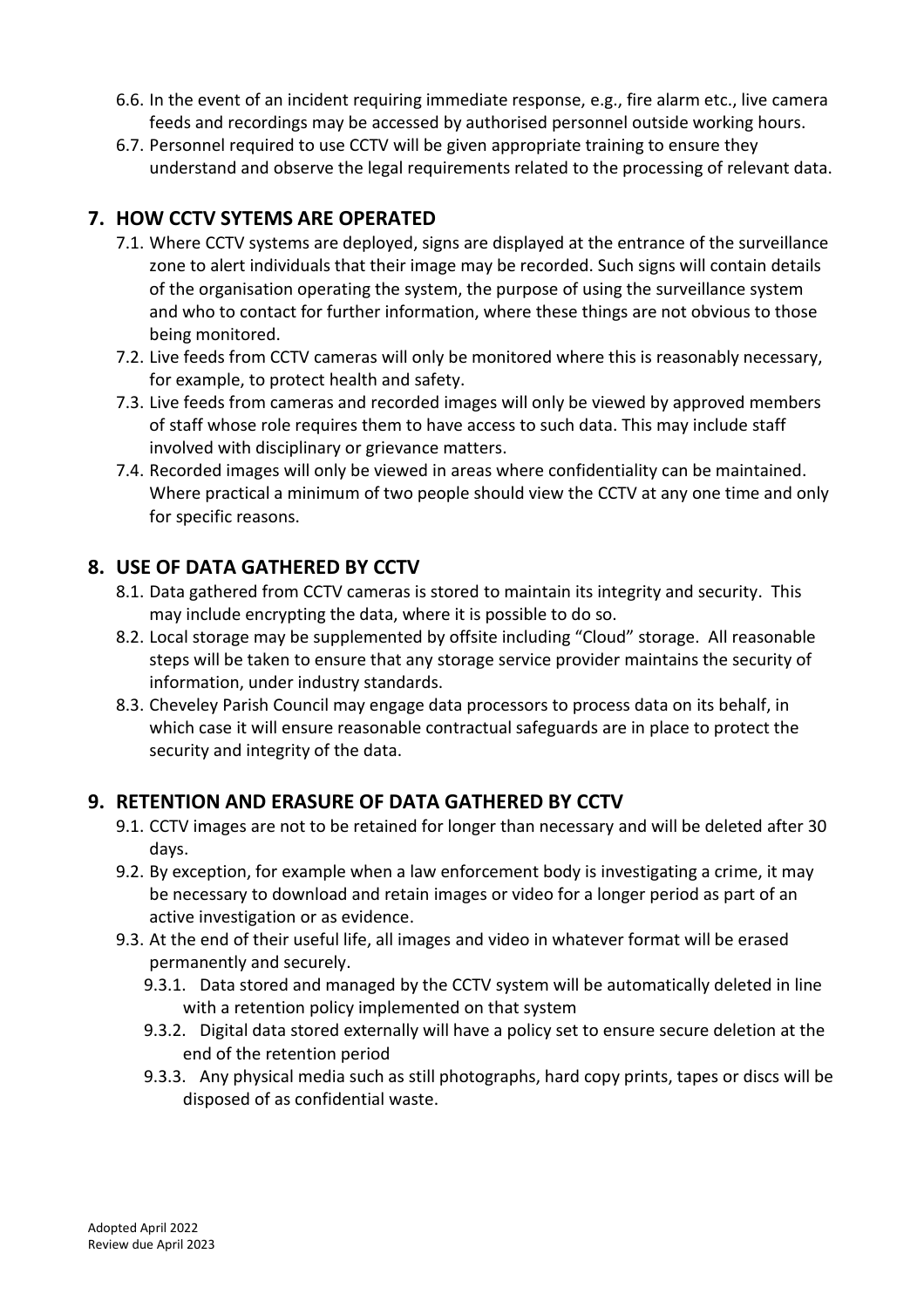### **10.EXTENDING SURVEILLANCE SYSTEMS**

- 10.1. Before introducing any new surveillance system, including placing a new CCTV camera in any location, a privacy impact assessment (PIA) will be completed to confirm appropriateness.
- 10.2. The PIA will consider whether new surveillance capabilities are necessary and proportionate in the circumstances, what limitations, if any, should be placed on their use and whether they should be used at all. It will consider the effect a surveillance camera will have on individuals and therefore whether its use is a proportionate response to the problem identified.
- 10.3. Any PIA will consider the nature of the problem to be addressed at that time, available options and whether surveillance is likely to be the most appropriate solution.
- 10.4. Surveillance cameras will not be placed in areas where there is an expectation of privacy (for example, in changing rooms) unless, in very exceptional circumstances, it is judged by us to be necessary to deal with very serious concerns.
- 10.5. All changes to existing or additional CCTV capabilities and systems must be approved by the Parish Council.

## **11.USE OF CCTV FOR COVERT MONITORING**

- 11.1. Covert monitoring or surveillance is where individuals are unaware that the monitoring or surveillance is taking place and it risks monitoring of innocent individuals and activity
- 11.2. Cheveley Parish Council will not engage in covert monitoring using its CCTV capabilities, except in highly exceptional circumstances where there is no less intrusive way to tackle the issue. Examples of such exceptions would include, but are not limited to, situations where there are reasonable grounds to suspect that criminal activity or extremely serious malpractice is taking place, or on a properly documented request from a law enforcement agency
- 11.3. Authorisation for covert monitoring must be sought from the Parish Council. The authorisation should state who will be involved in such monitoring and its duration. If an extension is required, a new authorisation must be sought
- 11.4. This authorisation is delegated to the Council Chair or Vice-Chair, a Proper Officer of the Council and at least one other council member
- 11.5. The decision to carry out covert monitoring will be documented and will set out how the decision to use covert means was reached and by whom.
- 11.6. The number of people involved in any covert monitoring will be as small as possible
- 11.7. Covert monitoring will be carried out only for a limited and reasonable period consistent with the objectives of making the recording and will only relate to the specific suspected illegal or unauthorised activity described in the authorisation.

#### **12.ONGOING REVIEW OF CCTV USE**

12.1. Cheveley Parish Council will review the continued justification of using CCTV, its proportionality and appropriateness, annually.

# **13.REQUESTS FOR DISCLOSURE**

13.1. Cheveley Parish Council will not normally release data unless satisfactory evidence that it is required for legal proceedings or under a court order has been produced or where it is reasonably necessary for any of the legitimate purposes set out above in Paragraph 5.1.

Adopted April 2022 Review due April 2023